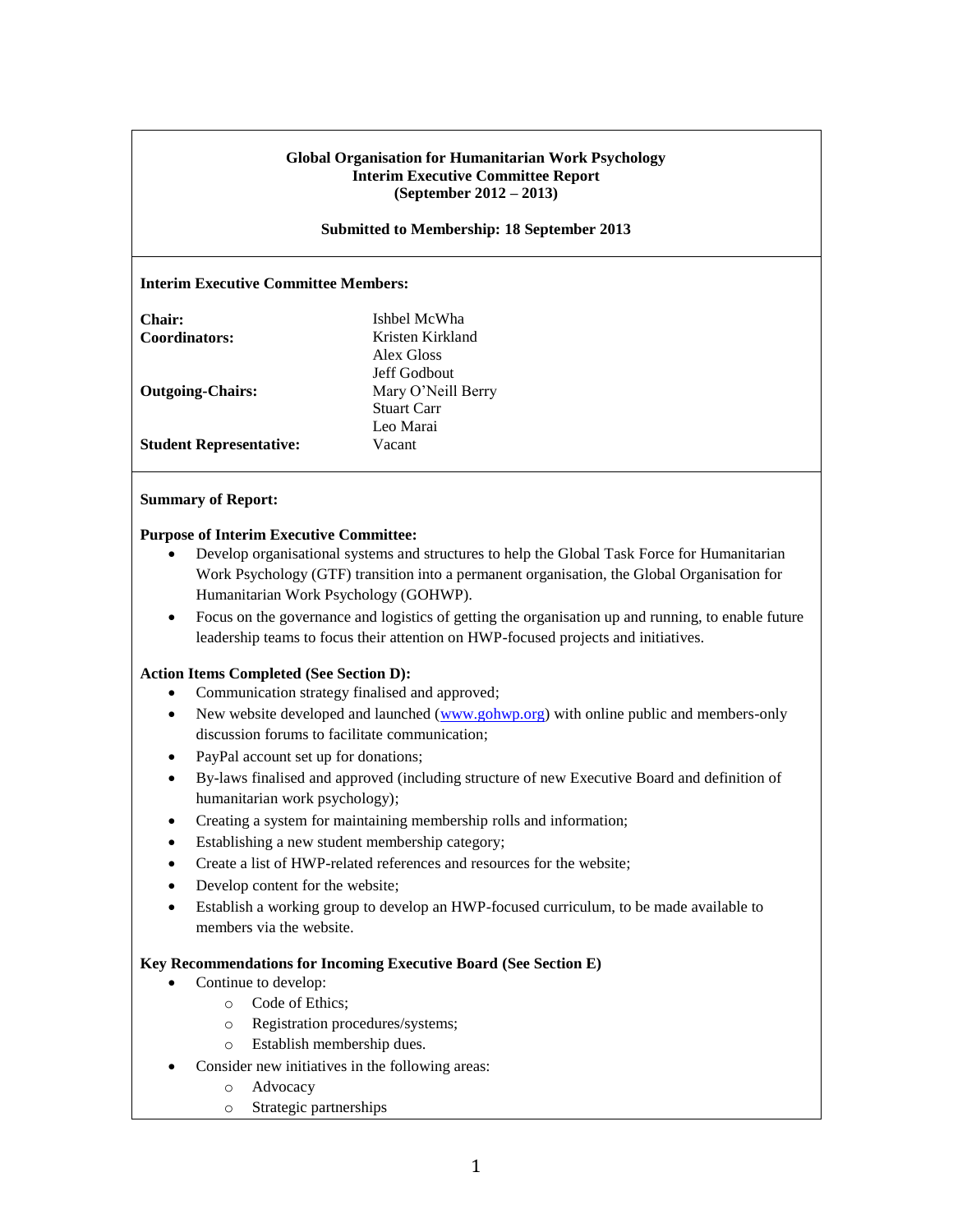- o Marketing
- o Social Marketing and Communications
- o Website Content
- o Regional Chapters

# **A. Purpose of Report**

The purpose of this report is to provide the GOHWP membership an update on the progress made by the Interim Executive Committee over the past 12 months, since elected.

## **B. Background**

The Interim Executive Committee was elected in September 2012 as the first leadership committee of the newly formed Global Organisation for Humanitarian Work Psychology (GOHWP), which was established as an expansion of the former Global Task Force for Humanitarian Work Psychology (GTF).

At a meeting at the International Congress of Psychology in Cape Town, South Africa, in July 2012, it was decided that an Interim Executive Committee would be elected for a period of 6-12 months in order to oversee the transition from the GTF to the more permanent GOHWP. The Interim Executive Committee would by necessity focus its efforts on the governance and logistics of getting the organisation up and running, to enable future leadership teams to focus their attention on HWP-focused projects and initiatives. This included the following tasks:

- a) Set organisational by-laws,
- b) Formalise the definition of humanitarian work psychology, and
- c) Consider, but not necessarily resolve, central financial and legal issues like the formal registration of the organisation and the collection of dues.

It was agreed that this committee would consist of:

- a) A current chair;
- b) The existing co-chairs (Leo Marai, Stuart Carr, and Mary O'Neill Berry) of the GTF as outgoing co-chairs;
- c) 3 co-coordinators;
- d) A student representative.

# **C. Goals for the Interim Executive Committee**

In line with the remit agreed upon at the Cape Town meeting, the Executive Committee identified three goals, responsibility for each of which was allocated to one of the three coordinators:

### *Goal 1. Developing systems for keeping people informed*

- a. Develop a communication strategy, including norms and guidelines;
- b. Establish communication through a group list (e.g., a Google group), as well as a system for communicating through existing online presence;
- c. Establish website structure which is sustainable, including potential domain name change [\(www.gohwp.org\)](http://www.gohwp.org/).

# *Goal 2. Organisational structure*

- a. Finalise by-laws;
- b. Finalise a code of ethics, building on previous work by Ethics Committee;
- c. Make a decision about registration/formalization;
- d. Create a system for maintaining membership;
- e. Develop a plan for collecting dues.

*Goal 3. Value creation for members*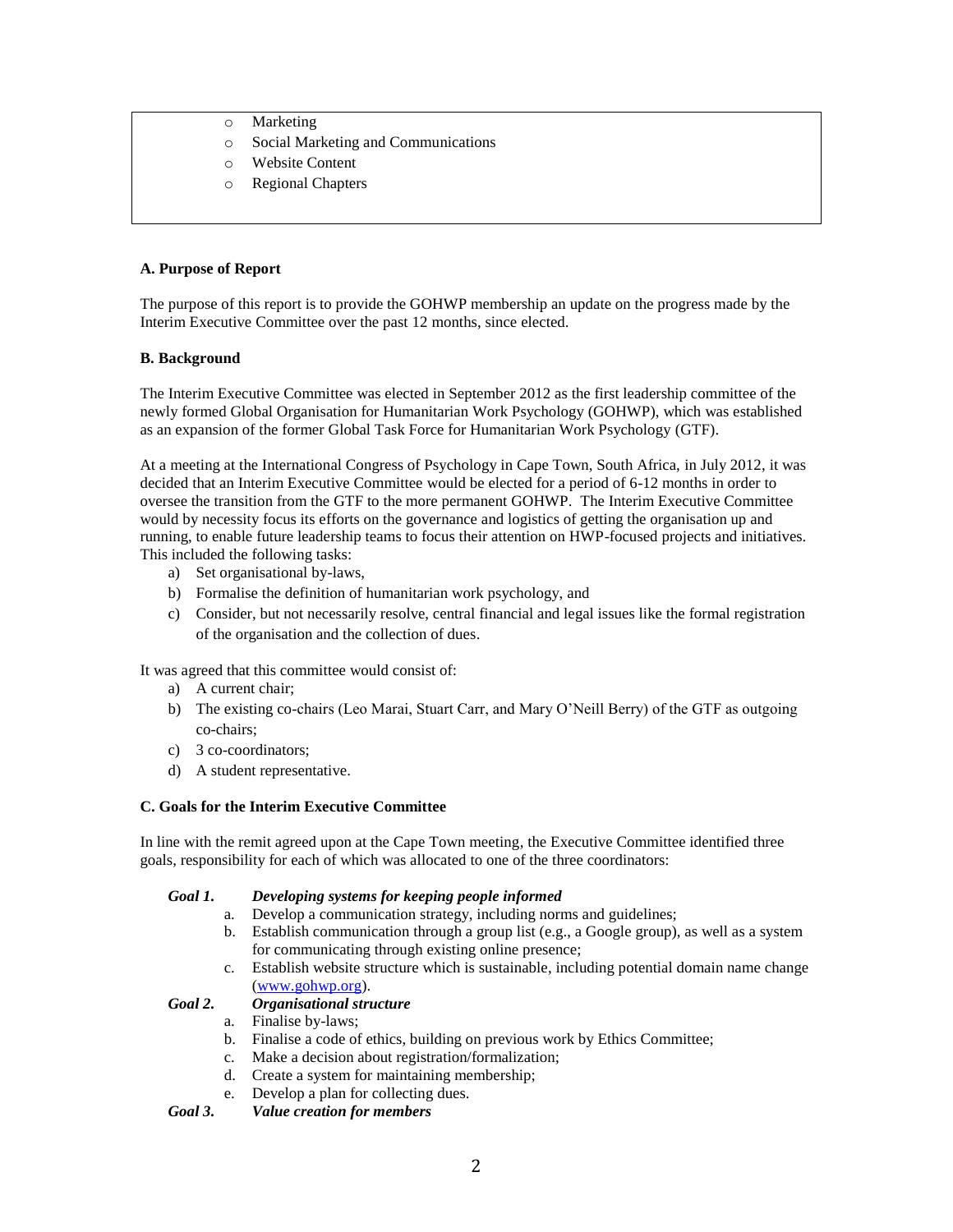- a. Build and regularly update a list of HWP references;
- b. Develop content for website, including profiling projects to profile on the site, information on how to get involved, HWP career development section, facilitating research projects;
- c. Develop a guide for students, practitioners, and researchers who want to get involved in HWP.

## **D. Action Items Completed:**

### *Goal 1. Developing systems for keeping people informed*

a. Develop a communication strategy, including norms and guidelines;

A communication strategy was developed and shared with the membership. This strategy can be found in **Appendix I**.

> b. Establish communication through a group list (e.g., a Google group), as well as a system for communicating through existing online presence;

Considerable research into various different email group options was undertaken, with consideration for the size of the organisation, the functionality needed for effectively communicating with members, and the ability to provide members the flexibility to select the frequency with which they received messages. As a result of this research it was decided that establishing a system of online discussion Forums on the new website (see below) would be more effective than an email group.

> c. Establish website structure which is sustainable, including potential domain name change [\(www.gohwp.org\)](http://www.gohwp.org/).

A new website [\(www.gohwp.org\)](http://www.gohwp.org/) was developed and launched at a meeting at the Society for I-O Psychology (SIOP) conference in Houston, April 2013. In order to develop this website donations were solicited from members. To manage these funds in a transparent way we have set up a GOHWP PayPal account, which is overseen by the Chair. Funds spent by committee members are first approved by the Chair, and reimbursed on presentation of a receipt. A financial breakdown of those donations received, how the funds have been spent, and the remaining funds, can be found in **Appendix II**.

Specialist help was required in order to develop this website, and one of GOHWP's members, Doug Maynard, offered to volunteer as the Web Manager for the organisation. We are extremely grateful to Doug for all the time and effort he has put into developing the website.

# *Goal 2. Organisational structure*

a. Finalise by-laws;

Building on the draft by-laws developed by the GTF, we have revised and streamlined the by-laws for GOHWP. The by-laws were circulated to the membership for feedback in August 2013, and a vote to formally approve them will be taken during the elections to be held in October 2013.

A key change to the by-laws is the structure of the new Executive Board. Due to the workload experienced by the Interim Executive Committee we have recommended expanding the size of the board. In addition, to maximise flexibility within the board we have proposed the board consist of six (6) general Executive Board Members, one (1) Chair, one (1) Vice-Chair, and one (1) Student Representative.

Humanitarian work psychology is defined in the by-laws as:

"Humanitarian work psychology concerns the synthesis of organisational, industrial, work, and other areas of psychology with deliberate and organised efforts to enhance human welfare.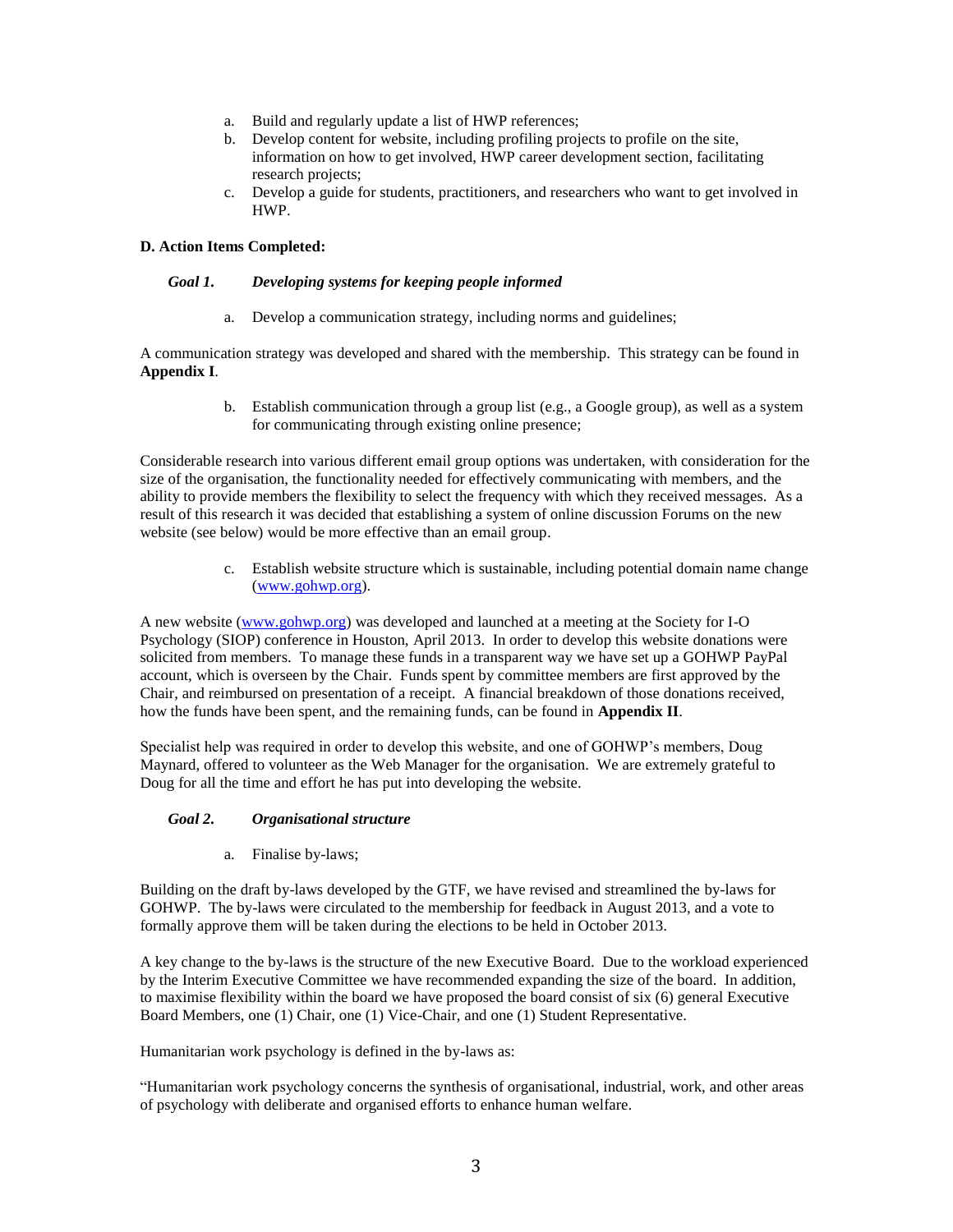This definition includes activities that are not only traditionally associated with humanitarian assistance and international development, but also with the promotion of the International Labour Organization's (ILO) concept of decent work as well as poverty-reduction more generally."

The definition is kept broad in order to encapsulate all types of HWP work which is being undertaken around the world, and the second paragraph is included in order to highlight the two facets to HWP – the psychology of humanitarian work, and the need to make work psychology more humanitarian (e.g. through decent work for all). Important in this definition is that HWP occurs in all settings and countries in the world – not only in lower-income settings.

A copy of the by-laws can be found in **Appendix III**.

b. Finalise a code of ethics, building on previous work by Ethics Committee;

Building on the research undertaken by the GTF ethics sub-committee into developing an appropriate code of ethics for GOHWP we identified two potential codes which we could either adopt as-is, or adapt to the needs of our organisation. These were the New Zealand Psychological Society, and People in Aid. However, based on expert advice from Joel Lefkowitz, it was concluded that developing a code of ethics at such an early stage of the organisation may be premature. We therefore put this discussion on hold, with a recommendation to the incoming Executive Board to consider this issue.

c. Make a decision about registration/formalization;

In order to decide about registration/formalisation of GOHWP a number of important issues were considered:

- Which country to register in
- Tax and legal implications of registration
- Social implications of registration (i.e. with which part of the world do we want to appear 'aligned' with?)
- Practicalities of the global nature of our membership
- Cost of registration, and how to cover this cost (e.g. through member dues?)
- The importance of registration for a) protecting the Executive from liability (financial and other), b) enabling the organisation and its members to apply for grants and other funding.

As a result of our research we are recommending the incoming Executive Board consider registering GOHWP in New Zealand (see **Section E** below).

d. Create a system for maintaining membership;

Creating a system for keeping track of GOHWP members was a key priority for the Interim Committee. This includes the process of applying to be a member of GOHWP, as well as ensuring the membership list is updated on the GOHWP web Forums, and providing an effective way for members to leave the organisation if desired. In order to do this we developed an online application form, based around previously agreed-upon requirements of membership (which have now been written into the GOHWP bylaws). Applications are reviewed bi-monthly by one of the coordinators, and brought to the Interim Executive Committee for discussion (if needed) and approval.

It had previously been agreed that eligibility for membership would be limited to those 'normally' working or studying in the area of industrial/organisational/work psychology or a closely related area, or those who are engaged or planning to engage in HWP and are accredited, enrolled, or associated with an organisation/discipline to that end. Students should 'normally' be studying at least the postgraduate level (honours/masters or above). However, due to the increasing interest from undergraduate students, who generally have little or no experience in industrial/organisational/psychology, we established a student membership category. Students who meet the criteria for full membership may apply to be full members,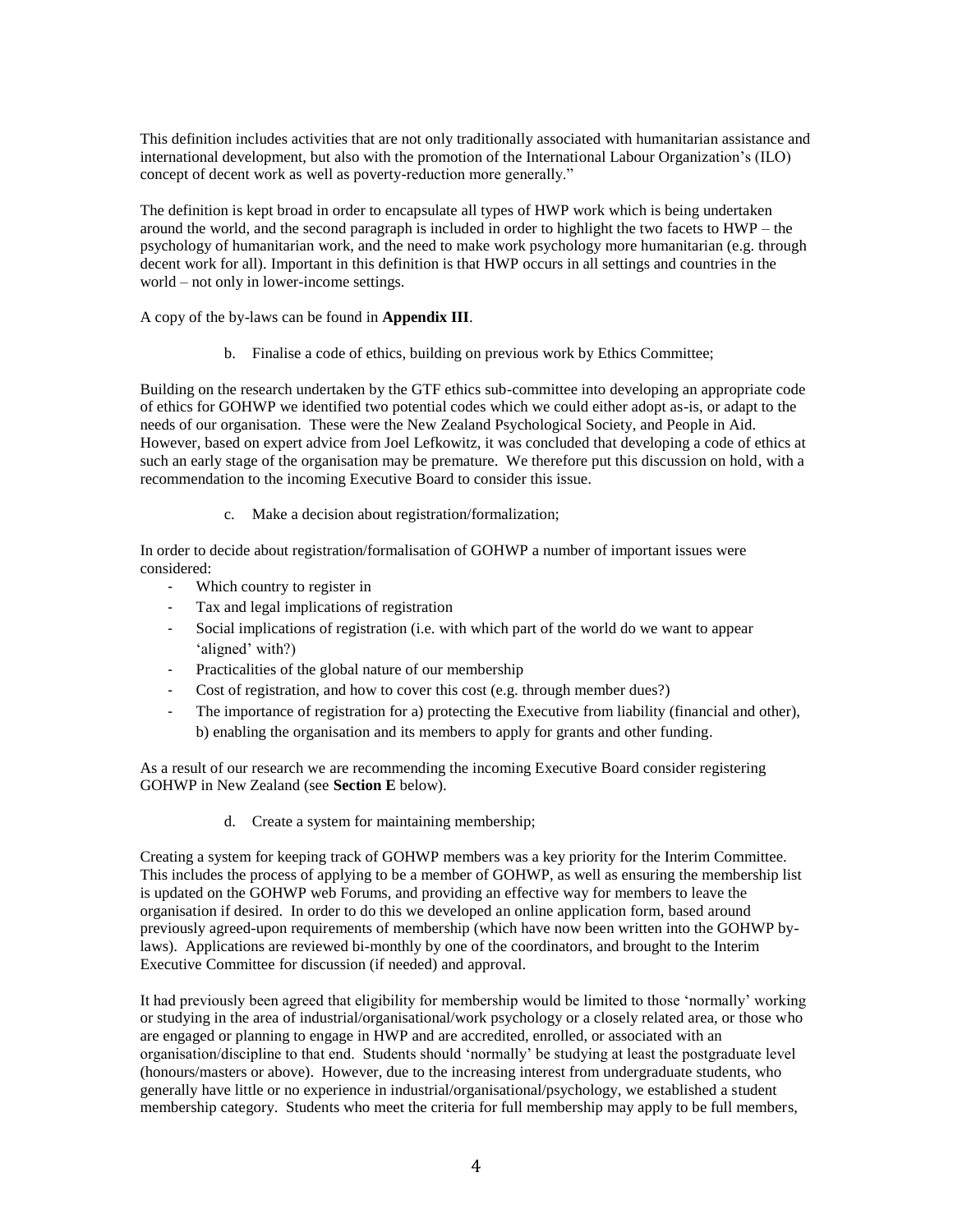but the new category enables those with an interest in HWP to get involved, and in doing so will help nurture the next generation of humanitarian work psychologists. Student members may participate in meetings and committees but will not have voting rights in the organisation beyond electing the Student Representative.

e. Develop a plan for collecting dues.

Our recommendation is to set dues using a sliding scale to accommodate those in lower-income settings, and students. A plan for dues should be developed in conjunction with decisions around registering the organisation. As mentioned, we solicited a request for donations from members to help cover costs associated with developing the new website. In order to manage these funds we have set up a PayPal account, which is overseen by the Chair. Funds spent are first approved by the Chair, and reimbursed on presentation of a receipt. A financial breakdown of funds received and spent can be found in **Appendix II**.

# *Goal 3. Value creation for members*

a. Build and regularly update a list of HWP references;

A comprehensive list of HWP references and resources has been collated and is available on the GOHWP website [\(www.gohwp.org\)](http://www.gohwp.org/). Every effort to keep it updated is made, and members are invited to update us directly if we have missed anything.

> b. Develop content for website, including profiling projects to profile on the site, information on how to get involved, HWP career development section, facilitating research projects;

The majority of the past 12 months has been spent developing the website, which turned out to be a much more time-consuming task than expected. We have built in various avenues on the site for content development, but the content itself needs further development. This is a key recommendation for the incoming Executive Board. One example is the blog area, where we think it would be good to showcase the stories of members – including how they got involved in HWP, and their advice for those interested in working in the area.

> c. Develop a guide for students, practitioners, and researchers who want to get involved in HWP.

We began working on these guides, however as we did so the need for an HWP curriculum emerged from within the membership, so we shifted our focus slightly in order to accommodate this need. A Curriculum Working Group was established and is working on gathering and developing resources which members could use when teaching a course on HWP. These resources will be made available on the GOHWP website, along with a sample curriculum.

# **E. Key Recommendations for Incoming Executive Board**

- 1. **Code of Ethics**: Consider the timeliness of developing a Code of Ethics.
- 2. **Registration**: Further to the considerations we outline in Section D (above), we recommend registering the organisation in New Zealand.
- 3. **Member Dues:** In conjunction with decisions about registration, consider whether minimal dues should be collected from members. Our recommendation is to utilise a system similar to Psychologists for Social Responsibility and the International Association for Applied Psychology whereby there is a sliding scale to accommodate those from lower-income settings and students. We also recommend a system whereby members can opt-out of paying dues because of financial hardship. While we recognise the need to cover costs associated with running the organisation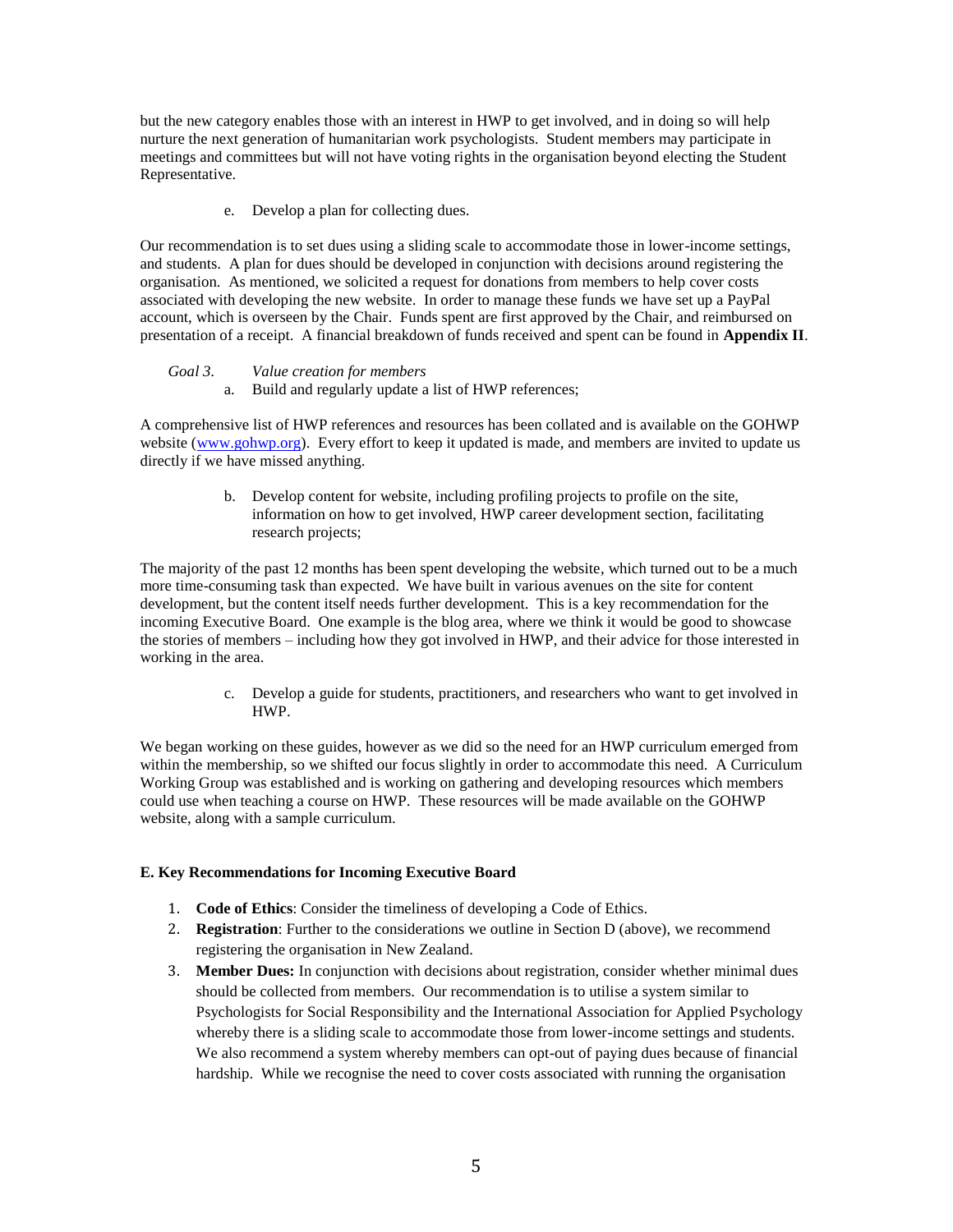(namely registration costs, and website maintenance costs) we believe it is important that potential members not be precluded from joining the organisation for financial reasons.

- 4. While the focus of the Interim Executive Committee has necessarily been on establishing organisational systems and structures, a number of other issues have emerged over the past 12 months which we believe should be addressed in the near future:
	- a. **Advocacy**: we need to continue efforts to raise awareness of HWP within our own discipline and related disciplines. This includes approaching new organisations and professional associations related to I-O psychology and HR, presenting at such conferences, and publishing in their journals and magazines;
	- b. **Strategic partnerships**: Related to a. we suggest identifying organisations with whom to develop strategic partnerships. These can include I-O related organisations like the Alliance for Organisational Psychology, but also (and importantly) humanitarian and development organisations as well as work-related organisations, e.g. the ILO, so that such organisations can understand the potential value of I-O psychology to their work. This can assist with job creation for HWP, as well as create demand for research by HWPs;
	- c. **Marketing**: as well as raising awareness of HWP within the discipline, we need to develop a marketing strategy to build the organisation itself. While there has been a considerable momentum behind the HWP movement, to date, it is critical to proactively engage undergraduate students, academics, practitioners and researchers in order to integrate HWP within the discipline and to gather new members and ensure interest in HWP continues to grow, and GOHWP grows with it;
	- d. **Social Marketing and Communications**: consider how to streamline the organisation's website, LinkedIn and Facebook pages, and consider establishing a GOHWP Twitter account;
	- e. **Website Content**: One way to encourage involvement in HWP-related activities is to provide content on our website which describes how to get involved. This can include areas where members are afforded the opportunity to network and create linkages with others – including potential research collaborations. It can also include profiling individuals who have succeeded in developing HWP-related careers so that newcomers can understand how they might get involved, as well as HWP-related projects which have found success through obtaining funding, or obtaining recognition.
	- f. **Regional Chapters**: The idea of establishing regional GOHWP chapters has been discussed on various occasions in order to facilitate development of GOHWP regionally, and to nurture potential leaders around the globe. It would also help to strengthen GOHWP presence in some areas of the world which remain under-represented in our membership. Our recommendation is that these chapters could be encouraged to evolve naturally where members would like to establish them, and that a key individual in the chapter (the Chapter Chair) would liaise directly with one of the Executive Board Members.

### **Appendix I: Communications Strategy**

## **Global Organisation for Humanitarian Work Psychology Communications Plan and Policy**

In line with the goals and values of the Global Organisation for Humanitarian Work Psychology (GOHWP), we propose the following plans and policies in regard to communication.

**I. Overview: this policy and plan is meant to address:**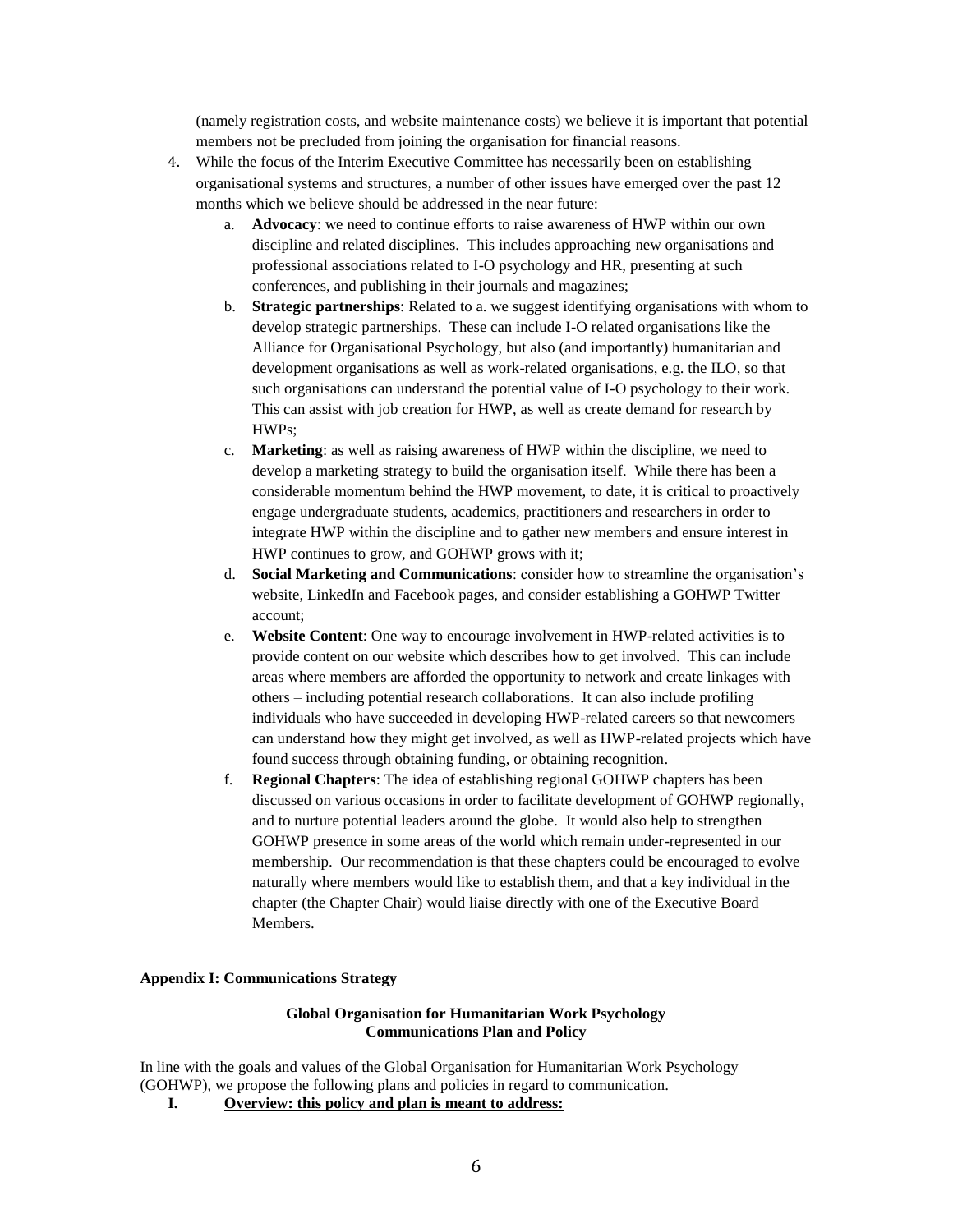- A. Setting of plans and strategies;
- B. Outline of the development of an online network;
- C. Settings of communication policies.

## **II. Development of the online network:**

- A. **Goals**: we propose to build an online network made up of multiple online platforms and accounts with networking sites. This network will help to:
	- 1.Connect and support our members' efforts (Goals 1a, 1c, and 3);
	- 2. Promote diverse representation from local communities (Goal 1b);
	- 3. Promote HWP as a field (Goal 2).

## B. **Components and their envisioned purpose**:

- 1. Website: the plans for the website can be divided into short term (<12 months) and long term (12+ month) timeframes:
	- i. Domain name: The domain name will be [www.gohwp.org](http://www.gohwp.org/) (with [www.globalhwp.org\)](http://www.globalhwp.org/) as an alternative. The old [www.humworkpsy.org](http://www.humworkpsy.org/) domain should be retained (at a price of approximately \$10/year) and should re-direct to the new address.
	- ii. Short-term:
		- a. Hosting: The website will be hosted on a major hosting service (e.g., GODADDY or 1and1) which will cost approximately \$5-10/month. This service includes the cost for a domain name, the hosting of the website, and the use of software necessary for maintenance.
		- b. Maintenance: The website will be maintained jointly by Doug Maynard and Alex Gloss. Content will be developed and sources from members and the executive committee.
		- c. Short-term functionality: In the first 12 months, the website will have the following functions/information:

1)Basic information, including:

- i) Goals, values, definition of HWP;
- ii) Past, present, and future of HWP;
- iii) Demographics of membership;
- iv) Profile of leaders;
- v) Profile of major projects;
- vi) Resources/guides for undergraduates & graduates;
- vii) List of resources:
	- a) Publications;
	- b) Relevant organizations;
	- c) Opportunities scholarships, journals, etc.
- viii) Links to other parts of our online network (e.g., to LinkedIn, Facebook, etc.).
- 2)An updated newsfeed to list recent publications, events, announcements, etc.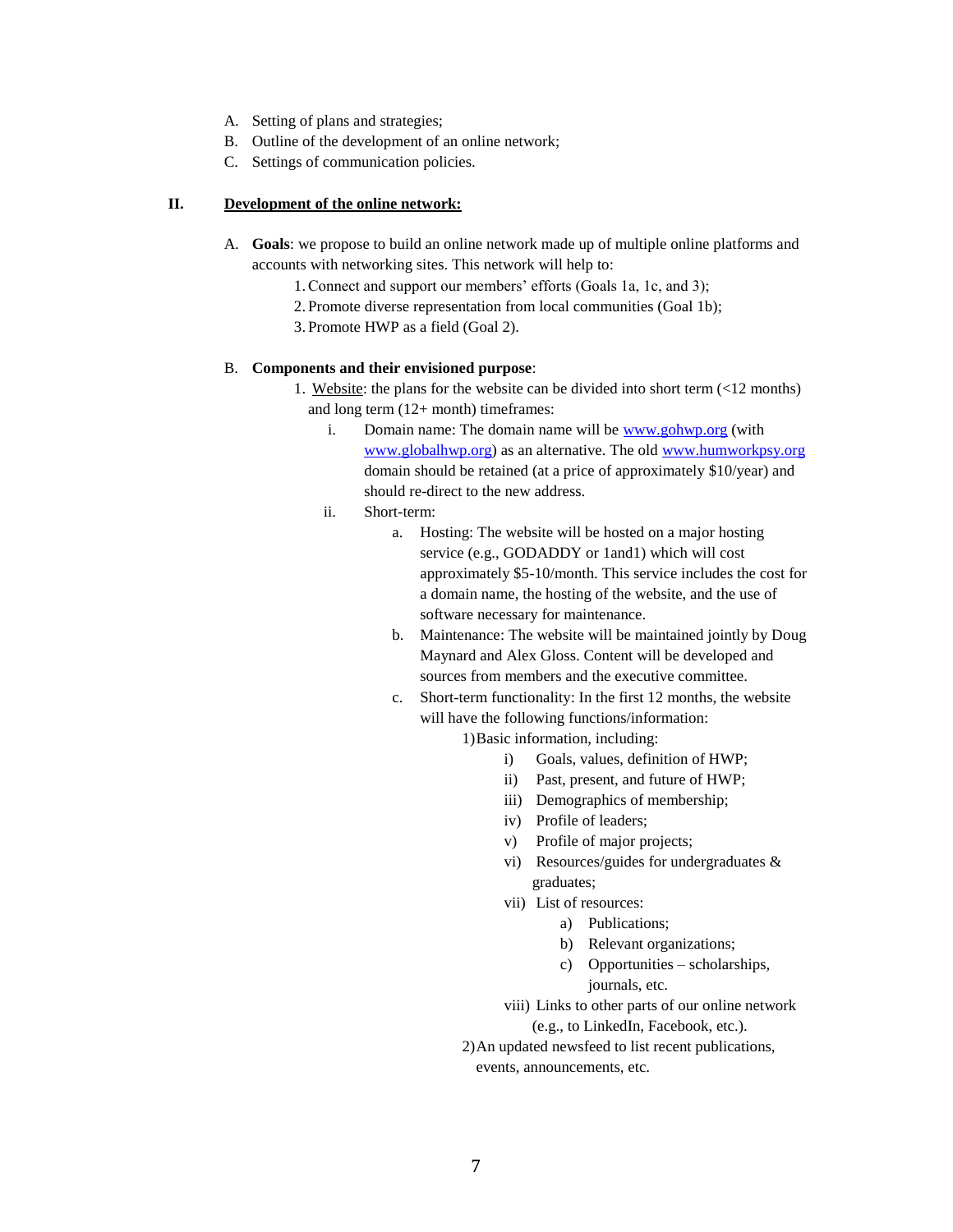- 3)A forum for members and the public to discuss and collaborate. This forum might be somewhat basic in its functionality (i.e., not highly customizable).
- 4)A way for people to make financial donations to a Pay Pal account.
- iii. Long-term functionality: after 12 months (or if possible, before), we aim to have the website include additional functionality. The costs associated with this added functionality are unclear at this stage.
	- a. A more customizable and robust forum;
	- b. A space for members to create private profiles (viewable only by other members) and pay annual dues.

## 2. Online e-mail list(s):

- i. GOHWP will plan to maintain and monitor the following online groups. Management of these groups by the communications coordinator and other leaders will be necessary to promote wide participation from a diverse audience, appropriate behaviour, and an established set of norms.
- ii. *Povio*: this existing community centred on a pro-social organizational psychology can be used to make announcements to and hold public discussions with an audience that includes, but is not limited to, our members.
	- a. Povio is currently housed on Massey's servers. To ensure greater control and functionality, its list of members can be migrated to the GOHWP Forums.
	- b. Anyone can join, but the group will be moderated meaning that one of its managers will have to approve the message before it is sent out.
	- c. The description for the group is as follows:

Povio is an e-mail list devoted to the discussion of issues at the intersection of organisational psychology and humanitarian aid and international development and, more generally, to issues relating to the pro-social application of organisational psychology.

d. The welcome message, which addresses the policies of the group is as follows:

> Welcome to the new Povio! In an effort to improve Povio, we have made some changes to the old e-mail list:

> First, we have migrated the group to the GOHWP Forum. This allows you greater control and customization over what messages you receive and it allows you to easily view old messages.

- e. Remaining questions:
	- 1) Should the group's archives be public?
- 3. Accounts on networking sites: GOHWP will plan to maintain a regularly monitored and updated presence on:
	- i. Facebook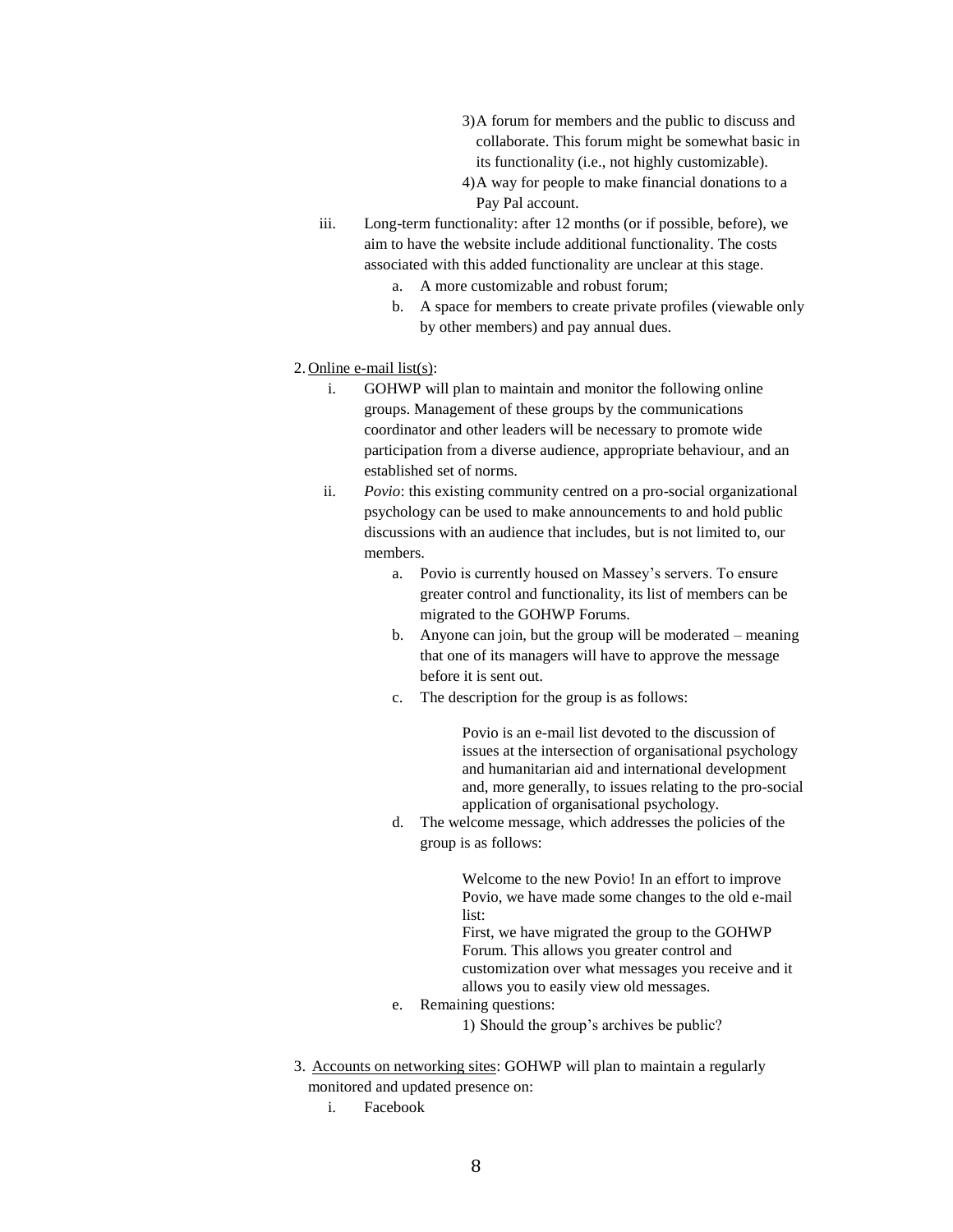- ii. Linked-In
- iii. Twitter
- iv. My SIOP.

# 4.E-mail accounts:

i. We propose to keep a unified set of e-mail addresses that will help to enhance the professional image of GOHWP (all with the domain ending: @gohwp.org).

# **III. Communication policies:**

# **A. Communication from the executive:**

- 1. When speaking on behalf of the executive, members of the executive committee should use the central e-mail address, but should still sign their own name with the following signature format:
	- First Last (e.g., Alexander Gloss) Position (e.g., Co-Coordinator) Global Organisation for Humanitarian Work Psychology [www.gohwp.org](http://www.gohwp.org/)
- 2. When communicating as an individual, members of the executive committee should use their personal e-mail addresses.
- 3. No member should speak on behalf of the entire organisation without the explicit approval of the Chair.
- 4. No executive committee member should speak out on behalf of the whole executive or the organization without prior approval from the Chair.

# **B. Communication with members:**

- 1. When communicating to the general membership, members and the executive should use their official e-mail addresses.
- 2. Meetings and minutes:
	- i. General meetings should be announced at least one month in advance.
	- ii. Executive committee meetings should be announced at least one week in advance.
	- iii. The proposed agenda for meetings should be circulated when meetings are announced.
	- iv. Meeting minutes should be circulated no later than one week following the meeting and feedback should be collected no more than two weeks after.
- C. **Communication norms:** All communications, including those on online platforms (e.g., e-mail lists, fora, networking sites), should be in line with our organizational values and should not be directed towards personal financial gain. Executive committee members and particularly the coordinator charged with communications will help to communicate, promote, and enforce these norms.

# **Appendix II: GOHWP Financial Breakdown Sept 2012-Sept 2013**

1. Income

Donations from 13 members, to a total of US\$529.14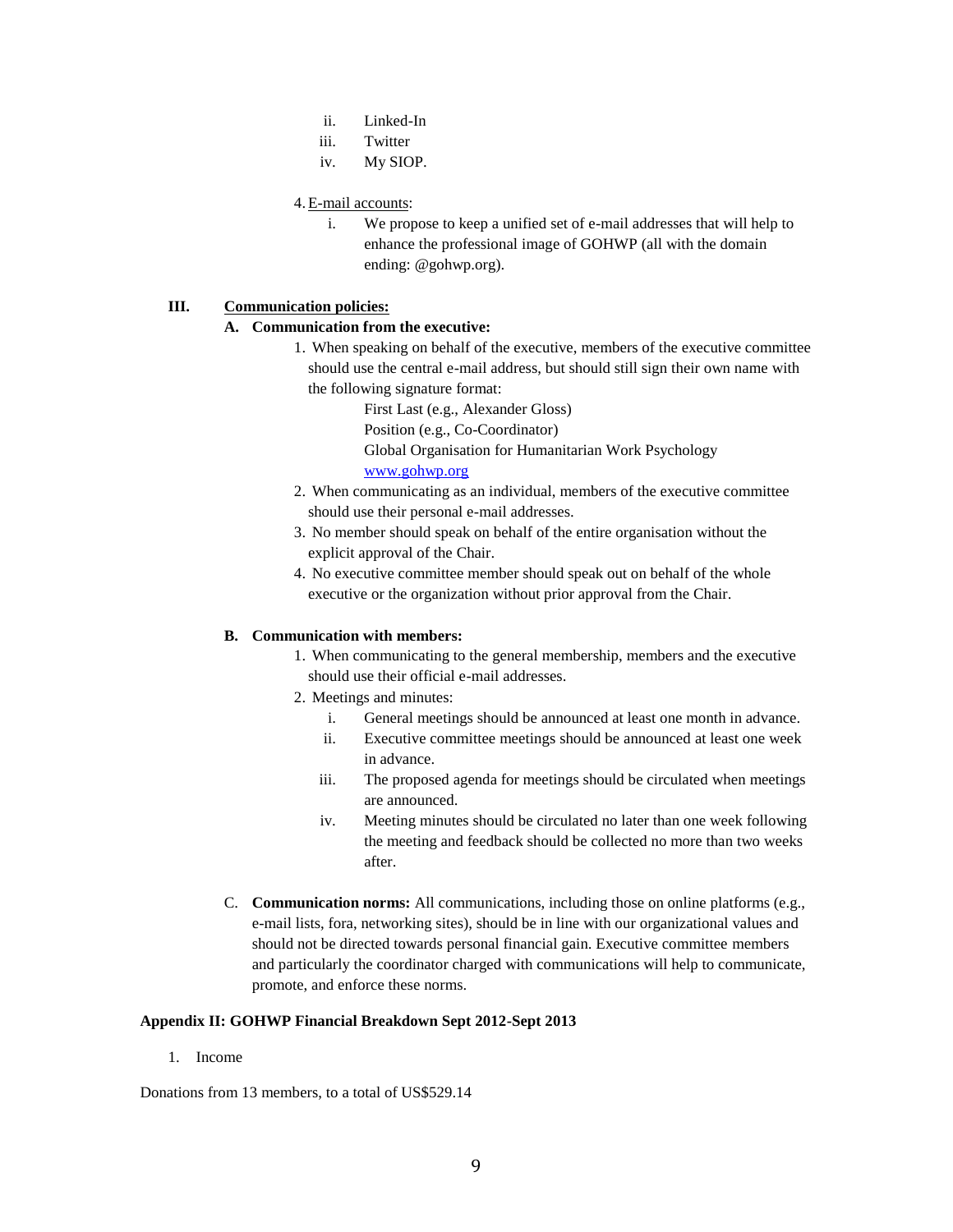2. Expenditure

US\$10.34 (domain names) US\$83.40 (web hosting  $-1$  year) US\$57.64 (GOHWP business card sized flyers, for conferences) US\$151.38

3. Current Balance

# US\$377.76

4. Expected Expenditure

Existing ongoing costs: US\$115.69/year. Consisting of:

- Domain registration (gohwp.org, globalhwp.org, gohwp.com and humworkpsy.org): US\$32.29/year
- Web Hosting Web Hosting Hub: US\$83.40/year

Expected costs: ~US\$300. Consisting of:

- Professional website editing software  $\sim$  US\$250
- Miscellaneous website expenses ~ US\$50

## **Appendix III: GOHWP Bylaws**

### **Bylaws of the Global Organisation for Humanitarian Work Psychology**

# **ARTICLE I: NAME AND PURPOSE**

### **Section 1** *– Name*

Global Organisation for Humanitarian Work Psychology (herein referred to as 'the organisation')

**Section 2** – *General Definition of Humanitarian Work Psychology*

Humanitarian work psychology concerns the synthesis of industrial-organisational (I-O), work, and other areas of psychology with deliberate and organised efforts to enhance human welfare.

This definition includes a consideration of how issues in I-O/work psychology interface with activities that are traditionally associated with humanitarian assistance and international development and also with the promotion of the International Labour Organization's (ILO's) concept of decent work, poverty-reduction, and the humanitarian treatment of all people in their place(s) of work - whether in low-, middle-, or high-income settings.

# **Section 3** *– Mission Statement and Goals*

a. Mission: Understanding and supporting organised and deliberate efforts to enhance human welfare through the study and application of organisational, industrial, work, and other areas of psychology.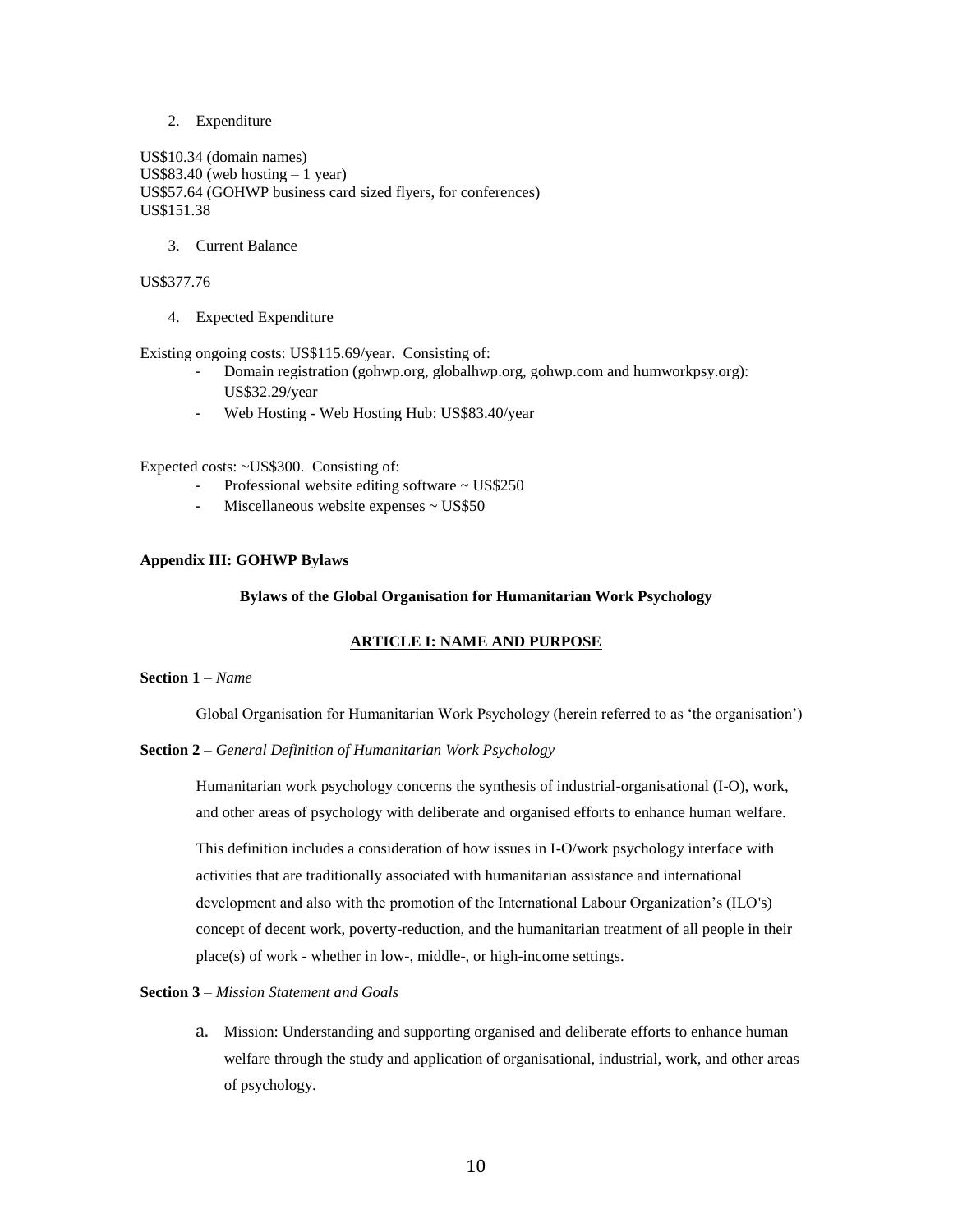## b. Goals

*Goal 1***.** To develop, promote and support the field of humanitarian work psychology and its participants, by, among other things:

- i. Driving academic research, applied projects, education, and training efforts;
- ii. Promoting representation from local communities across the globe; and
- iii. Assisting in the development, adoption, and observance of best practices within the field of humanitarian work psychology.

*Goal 2***.** To promote our values in the disciplines, organisations, and societies with which we engage – prominently including the discipline of psychology, the sub-discipline of organisational psychology, and actors involved in enhancing human welfare.

*Goal 3.* To promote and engage in humanitarian activities as organisational psychologists, including contributing to poverty reduction and the empowerment of marginalised groups.

- c. Values
	- i. **Social Justice** *procedural, distributive, and interactional justice;*
	- ii. **Self-Determination** *an opportunity and power to direct one's life;*
	- iii. **Respect for Diversity** *respect and acceptance of unique social identities;*
	- iv. **Cooperation**  *working with existing efforts and priorities;*
	- v. **Accountability**  *working with and being accountable to those who are subjected to inequality, injustice, and poverty;*
	- vi. **Empowerment –** *supporting and facilitating marginalised groups to participate fully in society.*

## **ARTICLE II: ORGANISATIONAL STRUCTURE & LEADERSHIP**

## **Section 1** *– Organisational Form*

The organisation will be a hybrid of a non-profit organisation and a professional association.

### **Section 2** *– Organisational Structure*

The organisation will be centralised, with leadership by an Executive Board (see Section 4).

## **Section 3** *– Leadership*

Leadership roles will include the following:

Chair;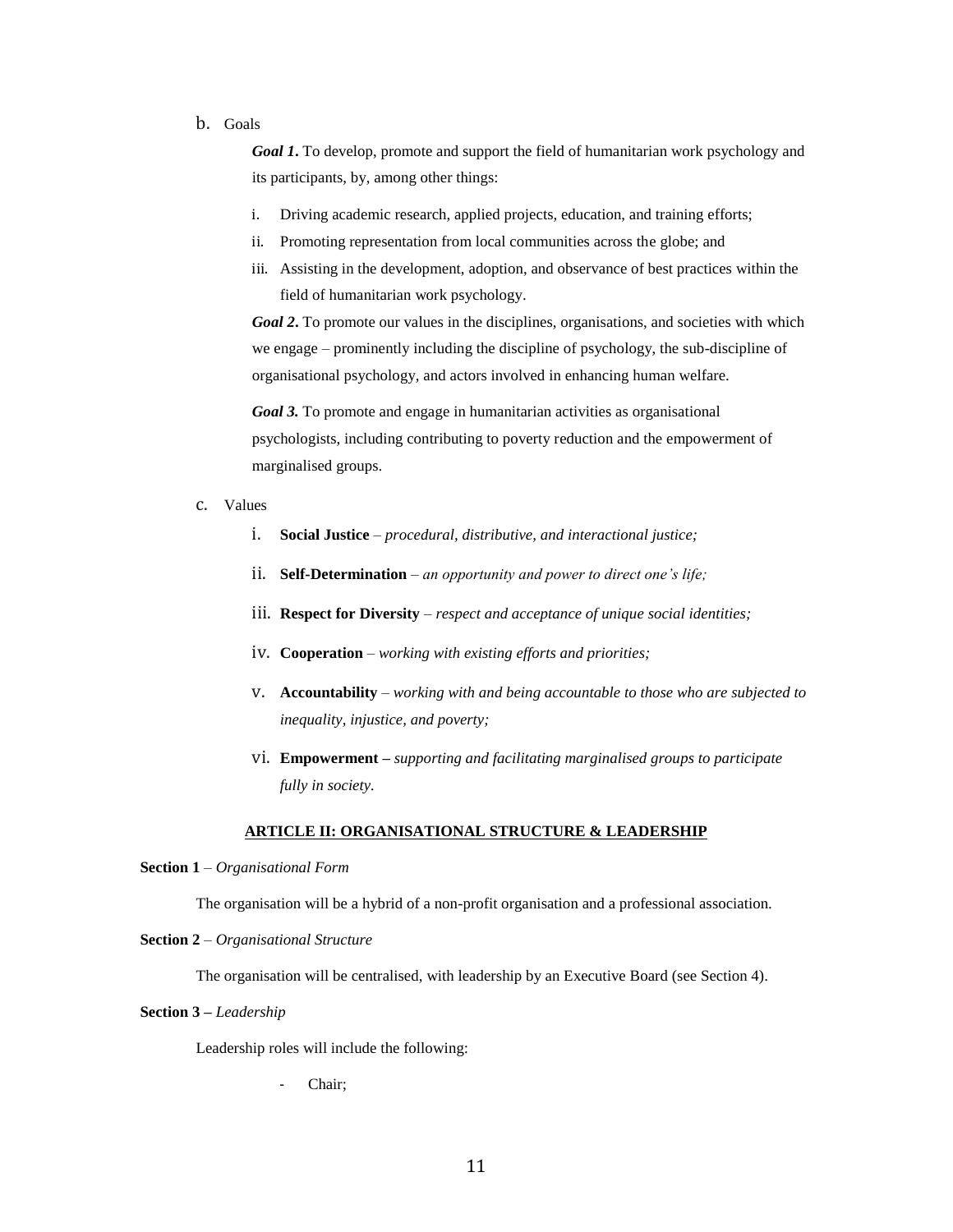- Vice-Chair;
- Six (6) Executive Board members;
- Student Representative.

### **Section 4 –** *Leadership Terms, Duties and Elections*

## a. **Chair**

i. Term

Tenure in the role of Chair will be one year with the opportunity for re-election.

ii. Duties

The Chair is responsible for:

- (1) The leadership and continued advancement of the organisation;
- (2) Promoting the mission, goals, and values of the organisation;
- (3) Overseeing the day-to-day functionality of the organisation;
- (4) Delegating tasks to others in order to carry out the above duties;
- (5) Chairing regular Executive Board and full membership meetings.
- iii. Requirements for Eligibility
	- To stand as Chair a member must:
		- (1) Hold full membership of the organisation and be in good standing.
- iv. Election and Vacancy
	- (1) The Chair will be elected by a vote of full members of the organisation;
	- (2) Elections will be held annually in October, with the term of office beginning 1 November;
	- (3) The Chair may resign their post by written notice to the Executive Board;
	- (4) In the case of a vacancy in the position of Chair, the Vice Chair will fill her/his position

### b. **Vice-Chair**

i. Term

Tenure in the role of Vice-Chair will be one year with the opportunity for re-election.

ii. Duties

The Vice-Chair is responsible for:

- (1) Supporting the efforts of the Chair when appropriate and needed;
- (2) Stepping in for the Chair when they are unavailable;
- (3) Fulfilling the role of an Executive Board member, as outlined in section 5.3 (below).
- iii. Requirements for Eligibility

To stand as Vice-Chair a member must: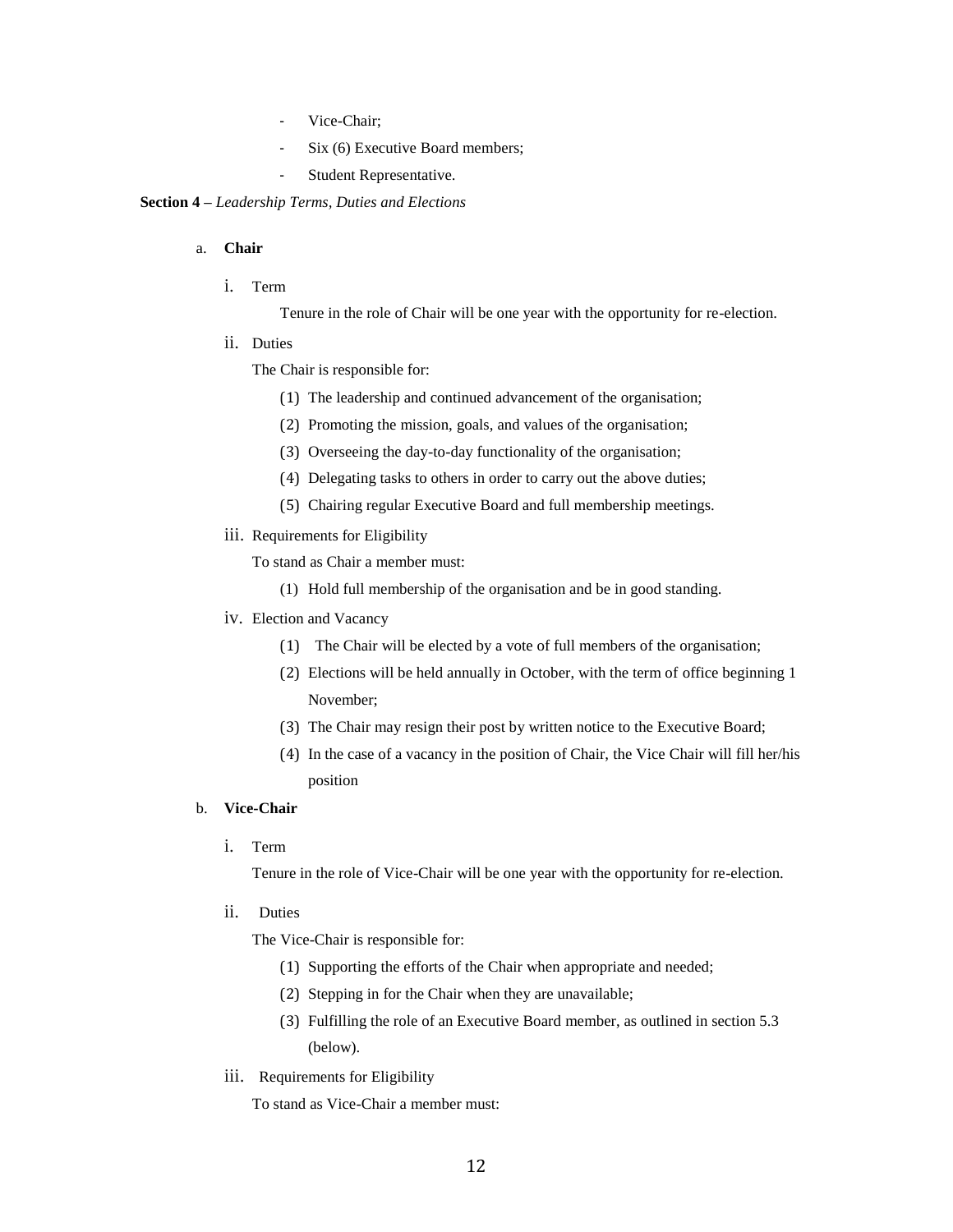(1) Hold full membership of the organisation and be in good standing.

### iv. Election and Vacancy

- (1) The Vice-Chair will be elected by a vote of full members of the organisation;
- (2) Elections will be held annually in October with the term of office beginning 1 November;
- (3) The Vice-Chair may resign their post by written notice to the Executive Board;
- (4) In the case of a vacancy in the position of Vice-Chair, the Chair will call for nominations for an interim Vice-Chair from the organisation's membership. The list of nominees will be circulated to the membership for feedback to the Executive Board, and the Executive Board will vote for the Interim-Vice-Chair at the next monthly meeting. If the vacancy arises within 2 months of the next election, the position will remain open until the election.

## c. **Executive Board members**

i. Term

Tenure in the role will be two years, with the opportunity for re-election.

- ii. Duties
	- (1) Executive Board members are elected to general positions and must be willing to fill any of the portfolios that are vacant at the time of the election.
	- (2) At the first meeting of the new Executive Board portfolio(s) of work will be divided up amongst the Board members. Portfolios might include one or more of the following areas:
		- Web manager;
		- External relations;
		- Communications;
		- Treasurer;
		- Secretary;
		- Marketing;
		- Programs;
		- Advocacy;
		- Membership.
- iii. Requirements for Eligibility

To stand as an Executive Board member a member must:

- (1) Hold full membership of the organisation and be in good standing
- iv. Election and Vacancy
	- (1) Executive Board members will be elected by a vote of full members of the organisation;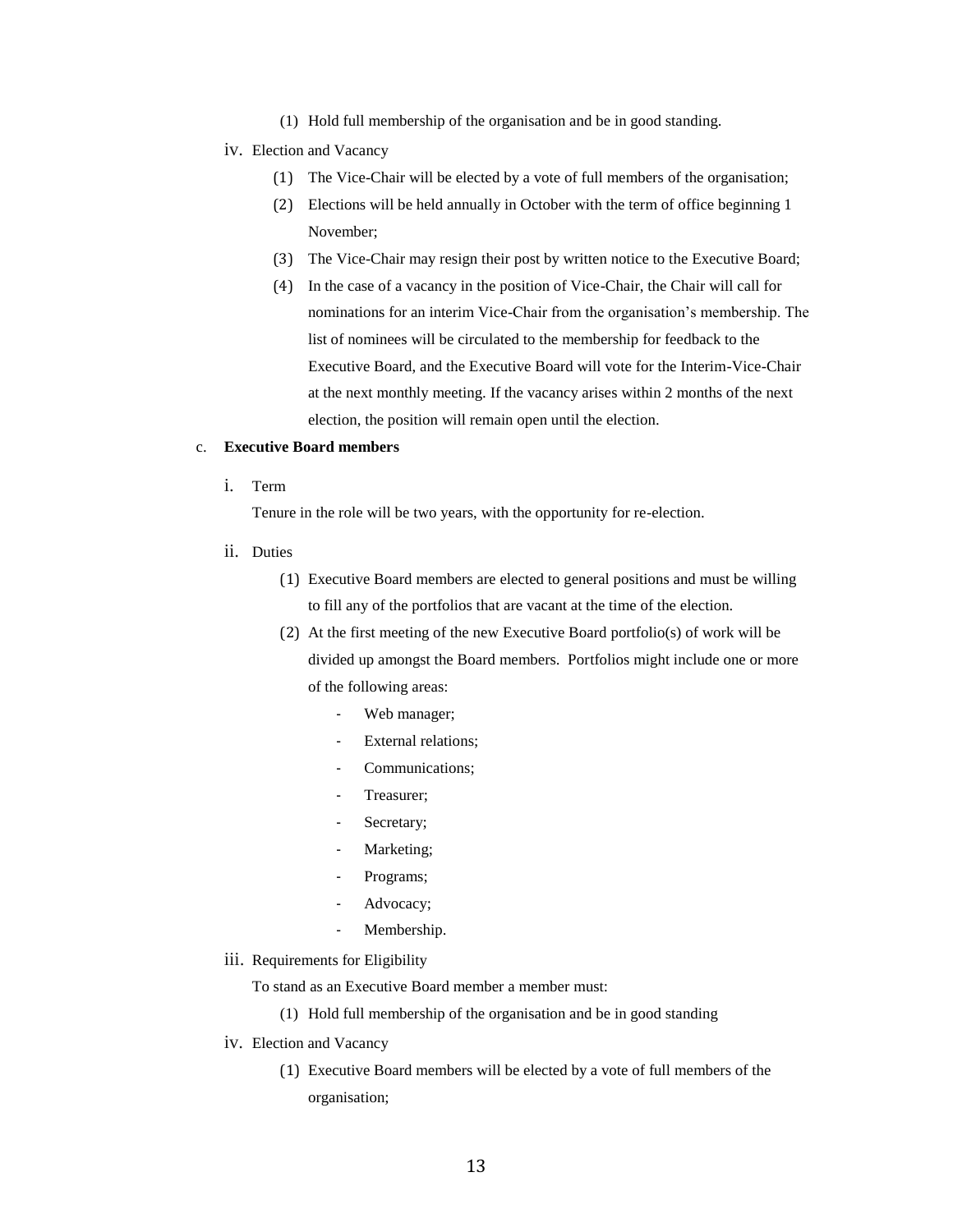- (2) Elections will be held annually each October with three Board Members being elected each year. The term of office will begin 1 November;
- (3) Executive Board members may resign their posts by written notice to the Chair;
- (4) In the case of a vacancy, the Chair will put out a call to the organisation's membership for nominations as an Interim-Board Member. The list of nominees will be circulated to the membership for feedback to the Executive Board, and the Executive Board will vote on the Interim-Board Member at the next monthly meeting. If the vacancy arises within 2 months of the next election, the position will remain open until the election.

## **d. Student Representative**

i. Term

Tenure in the role will be one year, with the opportunity for re-election.

ii. Duties

The Student Representative is responsible for:

- (1) Representing the needs and perspectives of the student membership to the Executive Board
- (2) Interacting and engaging with the student membership

### iii. Requirements for Eligibility

To stand as Student Representative a member must:

- (1) Be a student for 9 months or more of the term of office
- (2) Hold either full membership or student membership of the organisation and be in good standing
- iv. Election and Vacancy
	- (1) The Student Representative will be elected by a vote of existing student members of the organisation (both those holding student membership and those holding full membership who are students)
	- (2) Elections will be held annually in October with the term of office beginning 1 November
	- (3) The Student Representative may resign their post by written notice to the Chair;
	- (4) In the case of a vacancy, the Chair will put out a call to the organisation's membership for nominations for an Interim-Student Representative. A list of nominees will be circulated to student members for feedback to the Executive Board, and the Executive Board will vote on the Interim-Student Representative at the next monthly meeting. If the vacancy arises within 2 months of the next election, the position will remain open until the election.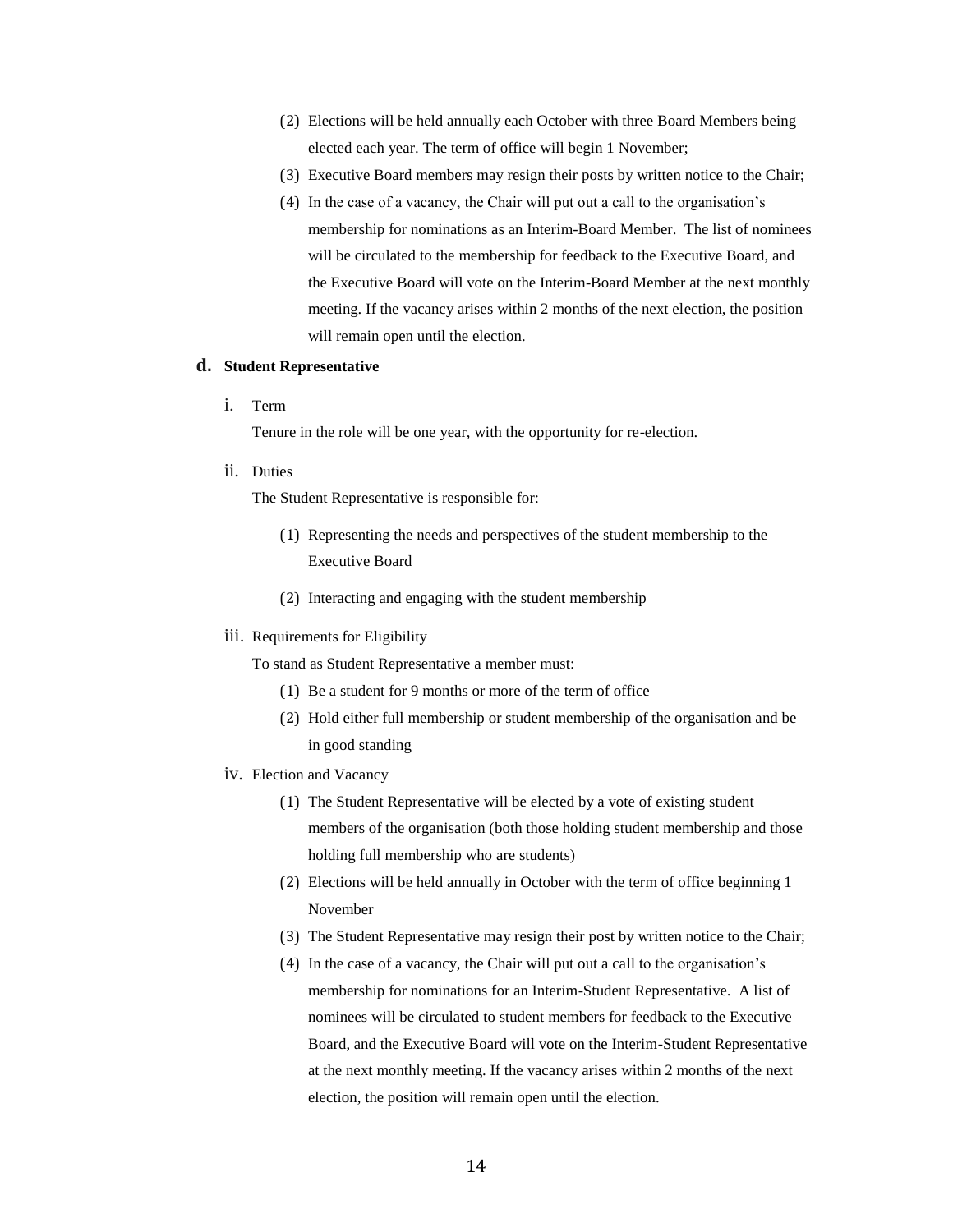## **Section 5 –** *Nomination Process*

- a. Subject to the outlined Requirements for Eligibility, members wishing to stand for any of the above positions can nominate themselves. Members can also nominate others for any of the positions.
- b. A nomination includes a description of why the member wishes to stand for the position and their experience which supports their nomination. In the case of a member nominating someone else, no supporting documentation is required – the nominee will be contacted by an existing Board member to clarify their desire to stand and to request the above statement.
- c. Members wishing to stand for Chair are required to provide additional information about their vision and approach to leading GOHWP.
- d. Members may be nominated for more than one position concurrently but can only hold one position at a given time, except in the case of an Executive Board member standing as Interim Vice-Chair or the Vice Chair standing as Interim Chair.

### **Section 6 –** *Voting Process*

- a. Each year full members of the organisation get one vote for Chair, one vote for Vice-Chair and up to three votes for Executive Board Members. Members cannot vote for one person to fill a position as an Executive Board Member more than once.
- b. In the instance where a member stands for multiple positions, they will be elected to the highest position and removed from the ballot for the remaining positions. For example, if a member stands for and is elected Chair, but also stands as an Executive Board member, the votes given to their Executive Board nomination will be disregarded, and the nominee with the next highest number of votes will be elected as a member of the Executive Board.
- c. In the instance where more than one person is running for Chair/Vice-Chair and an Executive Board position goes unfilled, the person with the most votes out of this group (and the person after her/him if there is more than one unfilled position) will be offered the opportunity to take that unfilled position.
- d. Each year full members who are students, and student members get one vote for Student Representative.

### **ARTICLE III: MEMBERSHIP**

## **Section 1** *– Membership:*

- There are two membership levels in the organisation:
	- o Full membership: The eligibility for full membership in the organisation is limited to those who are 'normally' working or studying in the area of industrial/organisational/work psychology or a closely related area, or to those who are engaged or planning to engage in HWP and are accredited, enrolled, or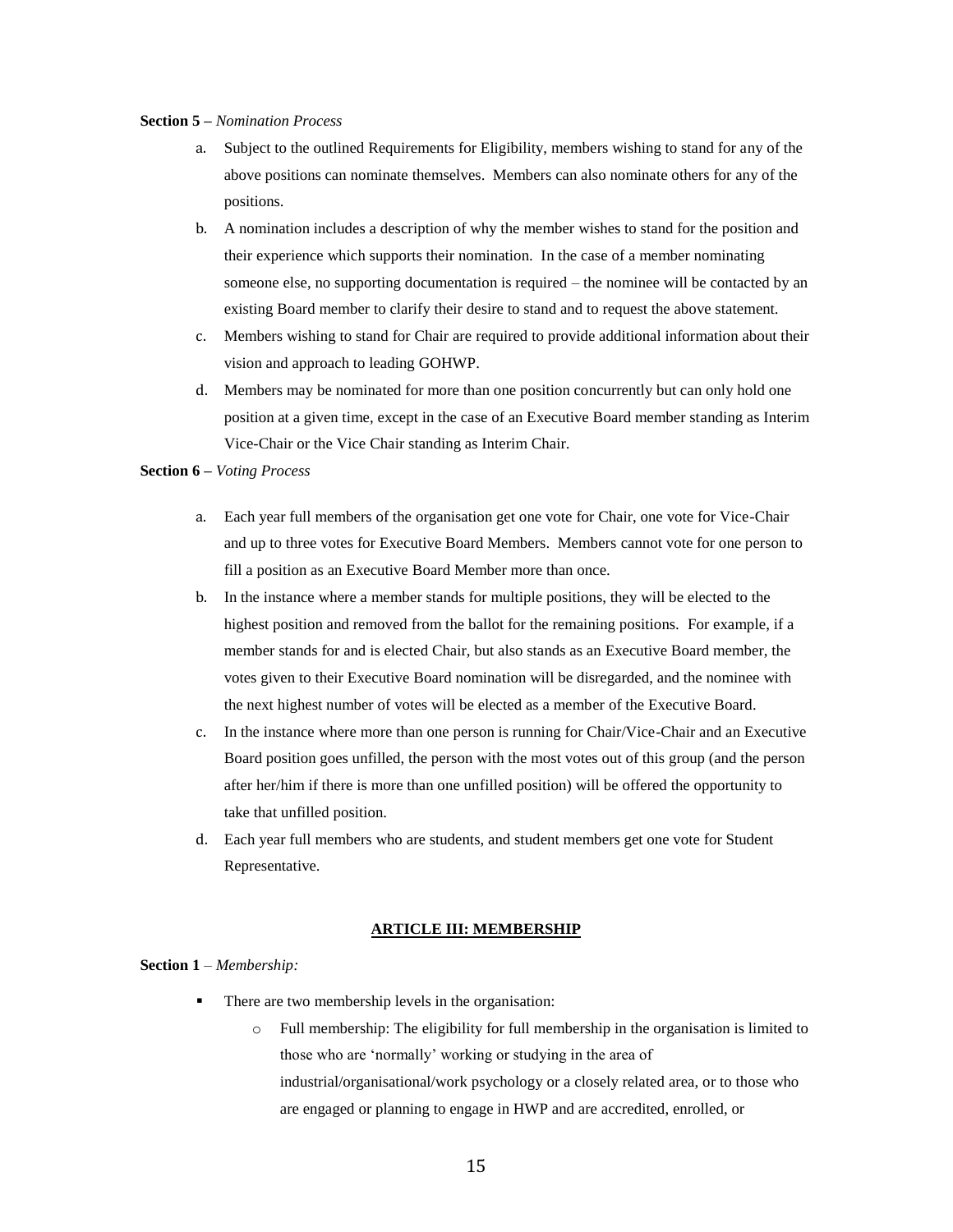associated with an organisation/discipline to that end. Students should 'normally' be studying at least at the postgraduate level (honours/masters or above).

o Student membership: Is available for undergraduate students (or those who have graduated with an undergraduate degree within the past two years) with an interest in pursuing HWP. Student members may participate in meetings and committees but will not have voting rights in the organisation beyond electing the Student Representative.

## **Section 2** *– Becoming a member:*

Prospective members must submit a short document outlining their interest and experience in humanitarian work psychology-related work/study. The Executive Board will nominate an Executive Board member to review the applications. Applicants that do not meet the prerequisites for membership in their application will be asked to submit more information that provides support that they meet the requirements for membership. After further information is collected, the Executive Board will vote on whether or not they are eligible for membership.

### **Section 3** *– Membership dues*

Dues will be set by a vote of the Executive Committee and will be scaled to accommodate students and members from lower-incomes settings.

## **Section 4** *– Rights and Duties of members:*

- a. Members will not engage in research or projects under the auspices, or make decisions on behalf, of the organisation without the express consent of the Executive Board.
- b. Members are required to be actively involved in the organisation. Active involvement means regular participation in meetings and discussions.
- c. Members agree to abide by the values and best-practices of the organisation.

## **Section 5** *– Resignation and termination:*

- a. Members may resign at any time by giving written notice to the Chair; or by another method stipulated by the Executive Board;
- b. Resignation is not permanent and past members may re-join the organisation at a later time;
- c. Membership, including for those in leadership positions, may be revoked by a majority vote of the members of the Executive Board upon finding that the member has knowingly and wantonly violated the values and/or undermined the mission/goals of the organisation.

### **ARTICLE IV: MEETING & DECISION MAKING**

**Section 1** *– Meetings*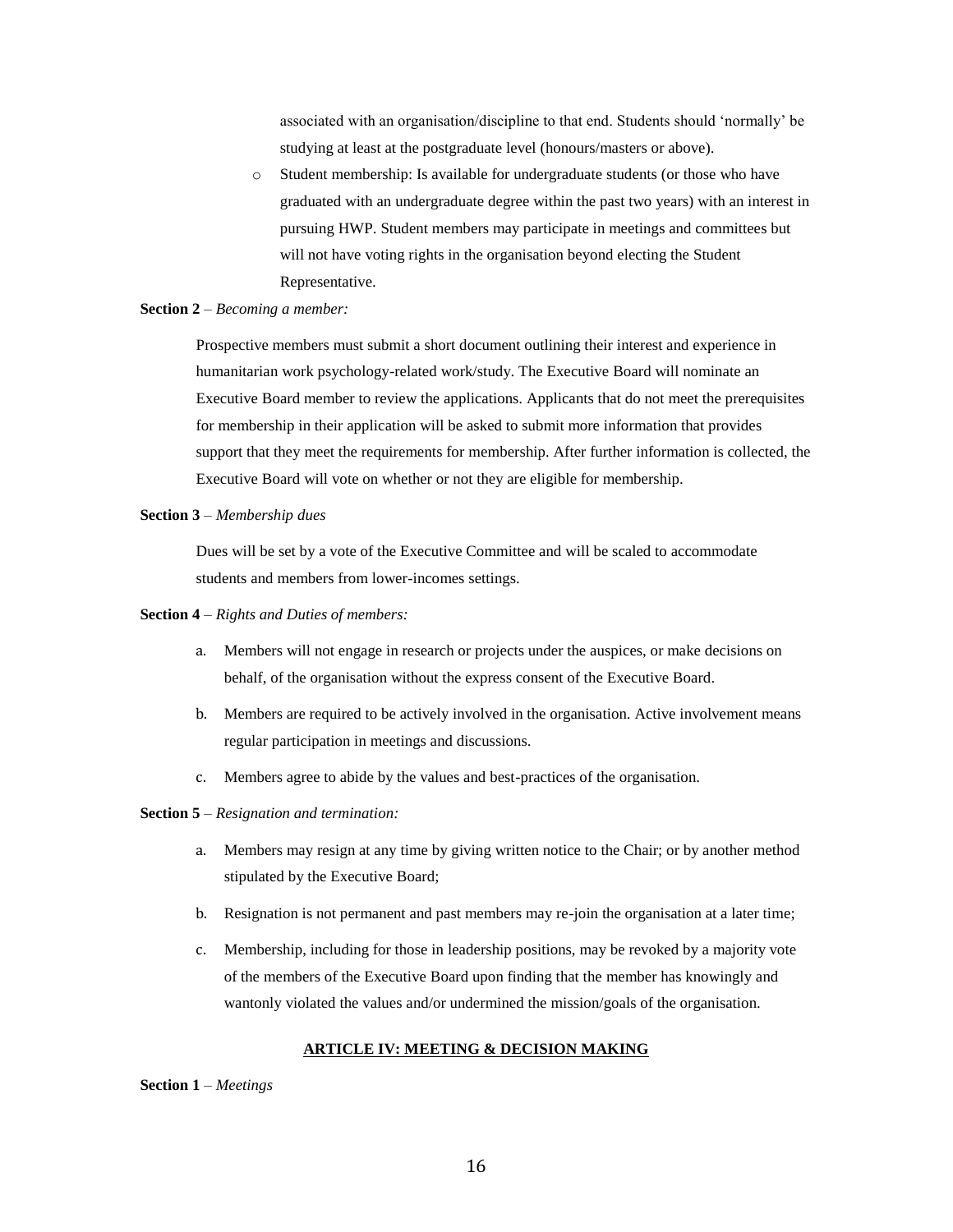- a. General meetings: At least one general meeting per year will be held; this meeting can take place in a physical location, but the Executive Board must make an effort to provide virtual access to the meeting for members who cannot be physically present.
- b. Executive Board meetings: Meetings of the Executive Board will be held virtually, at least once per month.
- c. Meetings will be called for by the Chair, or in his/her absence, by the Vice-Chair.
- d. Meetings will be run by the Chair, in his/her absence by Vice-Chair, or in the absence of a Vice-Chair by someone else designated for that role.

### **Section 2** *– Minutes and Notice of Meetings:*

- a. Except in extraordinary circumstances, notice of a meeting, including the proposed agenda, will be distributed to all members at least one week in advance of executive board meeting dates and at least one month in advance of general meetings.
- b. Minutes of the meeting will be archived by a representative of the Executive Board.
- c. Minutes will be distributed to all members within two weeks following a meeting.

# **Section 3** *- Decision-Making*

Whenever possible, decisions will be made by consensus instead of voting. When voting is needed, unless otherwise noted, votes on important matters will be decided by a majority vote of members that participated in the vote. Unless stipulated elsewhere in the by-laws, all decisions besides an amendment of the by-laws can be made by the Executive Board. However, wherever appropriate and feasible the Executive Board should seek feedback for its decisions through online discussion with the general membership.

## **ARTICLE V: AFFILIATES AND OTHER GROUPS**

### **Section 1** *– Affiliates*

- a. The Executive Committee will maintain a list of individuals and organisations that can be considered affiliated with the organisation – that is a list of those individuals/organisations without expertise/focus on humanitarian work psychology but who have an important voice concerning humanitarian work (e.g., those in other disciplines, organisations, community members, etc.).
- b. Affiliates may participate in meetings and committees but will not have voting rights.

### **Section 2** *– Other Groups*

Further groups can be formed as needed by a vote of the membership.

# **ARTICLE VI: ADOPTION AND AMENDMENTS**